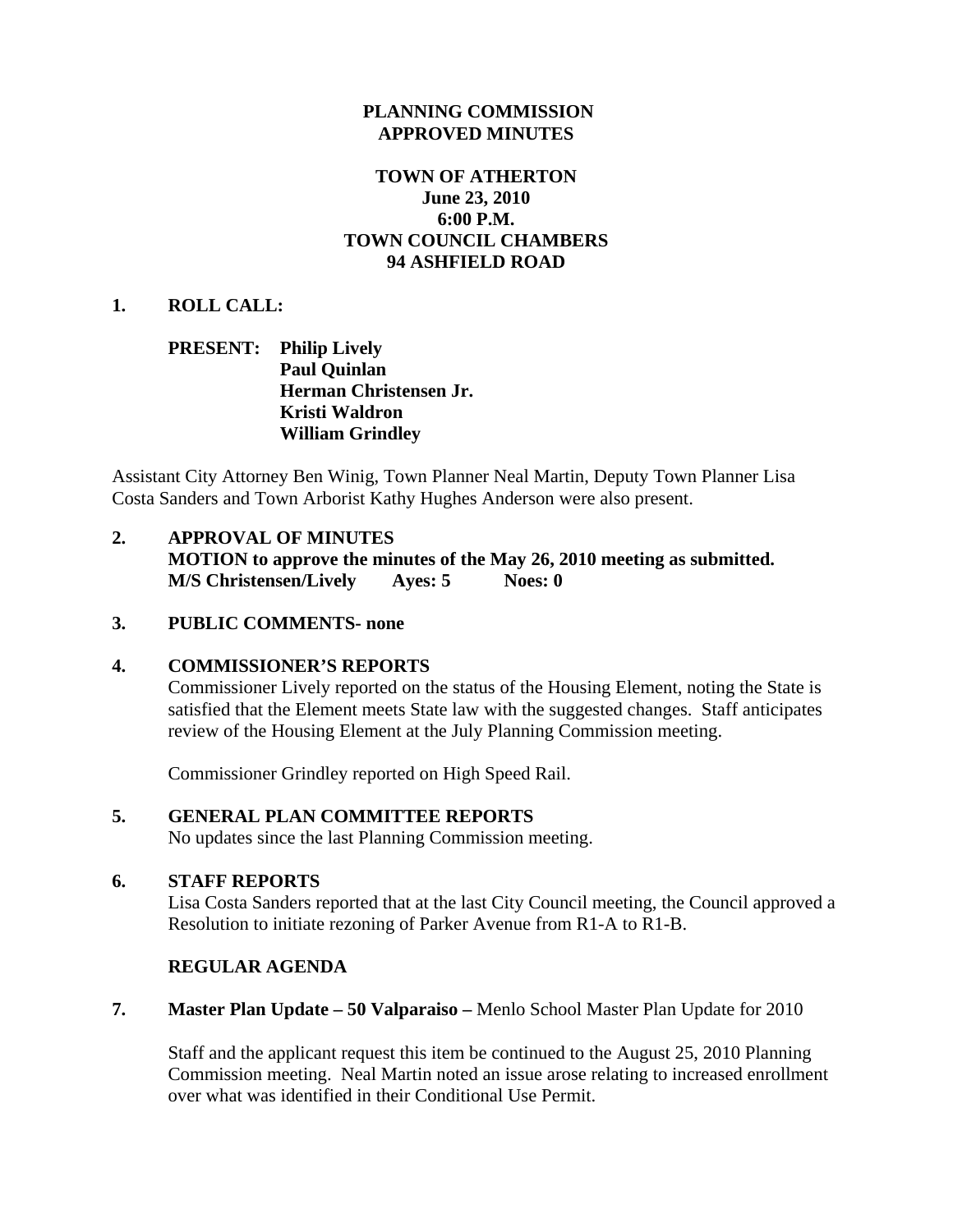## **MOTION to continue the hearing to the August 25, 2010 Planning Commission meeting.**

## **M/S Grindley/Quinlan Ayes: 5 Noes: 0**

Commissioner Christensen recused himself from the meeting as he owns property within 500' of 150 Valparaiso Avenue.

**8. Certification of Final Environmental Impact Report and Conditional Use Permits – 150 Valparaiso Avenue - Certification of Final Environmental Impact Report for Sacred** Heart Schools Master plan, Conditional Use Permit for West Fields project and Conditional Use Permit for St. Joseph's School portables. Atherton Municipal Code sections 15.32 and 17.52.

Neal Martin introduced the staff report. He indicated that Christopher A. Joseph  $\&$ Associates prepared the Final Environmental Impact Report which includes the response to comments and any changes to the Draft Environmental Impact Report. Mr. Martin noted the letter received from Alicia Guerra and that the Planning Commission should accept this letter for the file. He stated that there are not outstanding impacts that cannot be mitigated. The requested action from the Planning Commission is to recommend the City Council certify the Final Environmental Impact Report.

#### OPEN PUBLIC HEARING

Terry Waters, 25 Emilie, commented on the cars being parked along Park Lane and asked how the cue to the parking area works.

#### CLOSE PUBLIC HEARING

Commissioner Lively indicated that he reviewed the Environmental Impact Report and felt it was very comprehensive.

**MOTION to recommend that the City Council certify the Final Environmental Impact Report for the Sacred Heart Schools Master Plan Project as adequate and has been prepared in accordance with the California Environmental Quality Act.** 

#### **M/S Grindley/Quinlan Ayes: 4 Noes: 0 Excused: 1 (Christensen)**

Neal Martin reviewed the West Field project. He indicated that the field is to be constructed with synthetic turf and that Sacred Heart has designed a storm water detention system. Mr. Martin stated that the project also includes the extension of the Elena parking lot. He noted that no heritage trees would be impacted by this project.

#### OPEN PUBLIC HEARING

Sandy Dubinsky, Sacred Heart Schools, was available for questions.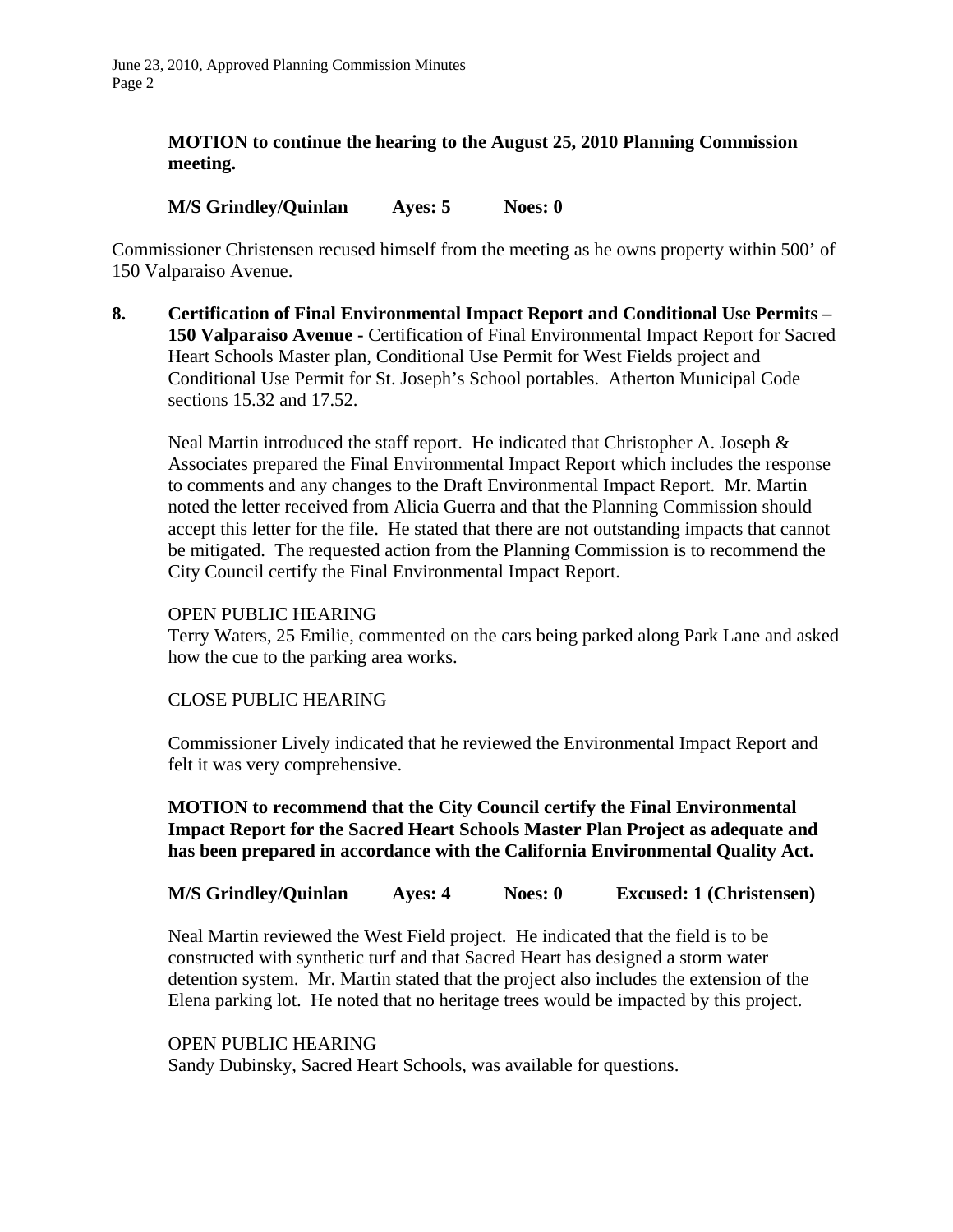> Commissioner Lively asked about lighting. Ms. Dubinsky responded that all lighting will be shielded and will spill downward.

Commissioner Lively asked about the fence height at the baseball field. He also expressed concern with the location of the batting cages and associated noise.

Brian Bell, Operations Officer for Sacred Heart Schools, clarified the location of the baseball field improvements.

Sandy Dubinsky stated that the fields are available for use from 8:00am until sunset.

Commissioner Quinlan asked if any neighbors commented on the change in field locations. Ms. Dubinsky responded that most of the comments from neighbors related to the new building. She also noted that she met with the Manager of the Circus Club to review the plans and he did not have any concerns.

## CLOSE PUBLIC HEARING

**MOTION to recommend the City Council approve the Conditional Use Permit for the West Fields Project, based on the findings and for the reasons incorporated in the Staff Report with the removal of condition #12.** 

## **M/S Grindley/Quinlan Ayes: 4 Noes: 0 Excused: 1 (Christensen) Findings:**

- 1. The proposed uses at the proposed locations will not be detrimental or injurious to persons, property or improvements in the vicinity, and will not be detrimental to the public health, peace, safety, comfort, general welfare or convenience.
- 2. The proposed uses will be located and conducted in a manner in accord with the general plan and the purposes of that plan and the Zoning Title of the Atherton Municipal Code.
- 3. The proposal is consistent with the Atherton General plan and the PFS zoning district standards.
- 4. The proposed project is consistent with the Sacred Heart Schools Master Plan.
- 5. The Planning Commission reviewed and considered the information contained in the Final EIR prior to recommending approval of the project.

Neal Martin presented the staff report for the Conditional Use Permit request to install three new portable buildings for St. Joseph's School. Mr. Martin noted that there will not be an increase in enrollment as a result of the portables. He stated that the portables are intended to remain for one year at the site.

#### OPEN PUBLIC HEARING

Commissioner Grindley asked where the other portable buildings will be located. Sandy Dubinksy represented the location on the site plan.

#### CLOSE PUBLIC HEARING

Commissioner Lively noted he visited the site and is supportive of the request.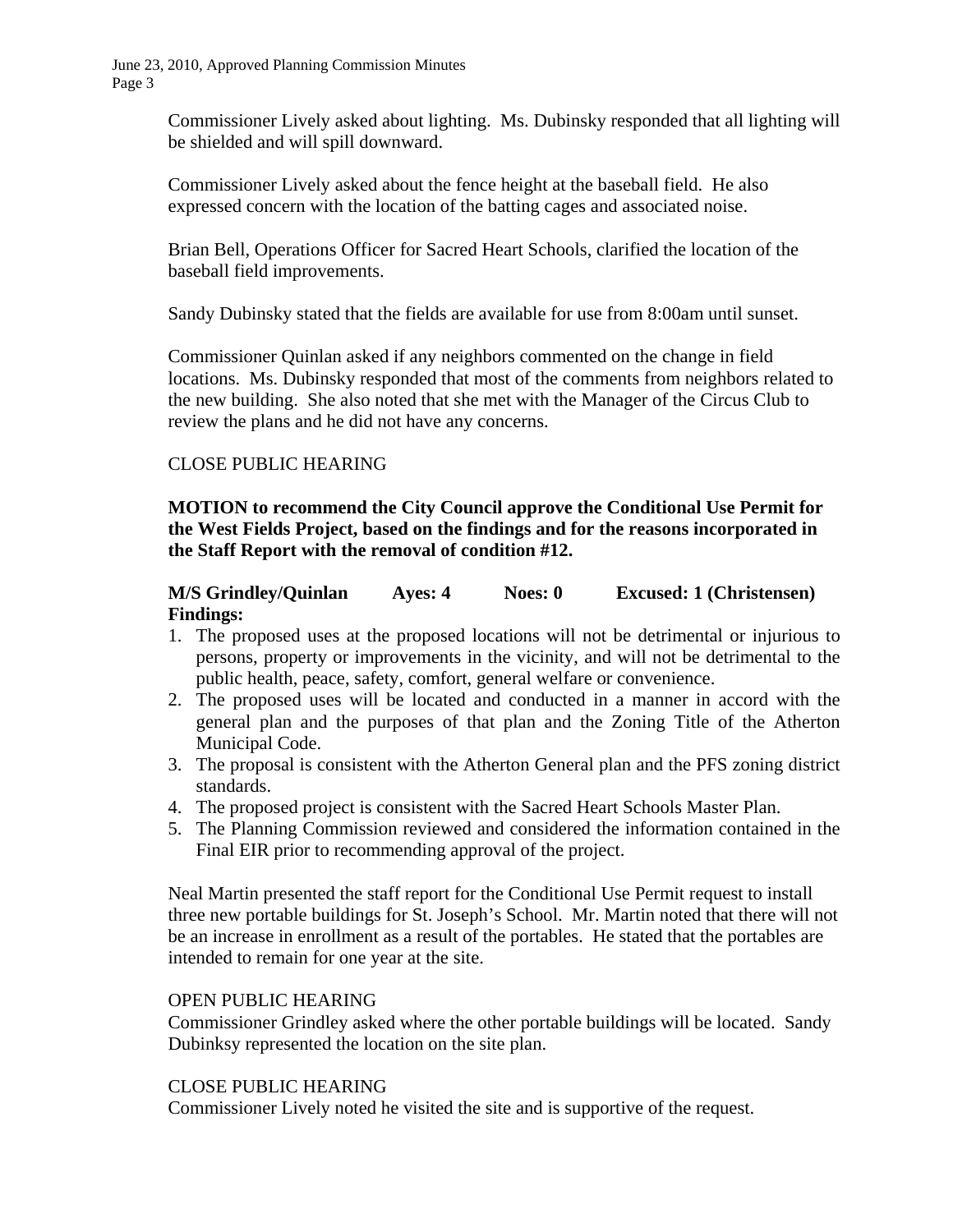**MOTION to approve the Conditional Use Permit for the St. Joseph's 2010-11 Academic Year Portable Classrooms Project, based on the findings and for the reasons incorporated in the Staff Report with the following additional condition.** 

# **M/S Grindley/Lively Ayes: 4 Noes: 0 Excused: 1 (Christensen) Findings:**

- 1. The proposed uses at the proposed locations will not be detrimental or injurious to persons, property or improvements in the vicinity, and will not be detrimental to the public health, peace, safety, comfort, general welfare or convenience.
- 2. The proposed uses will be located and conducted in a manner in accord with the general plan and the purposes of that plan and the Zoning Title of the Atherton Municipal Code.
- 3. The proposal is consistent with the Atherton General plan and the PFS zoning district standards.
- 4. The proposed project is consistent with the Sacred Heart Schools Master Plan.
- 5. The Planning Commission reviewed and considered the information contained in the Final EIR prior to recommending approval of the project.

# **Additional Condition:**

1. Add condition #6 to read as follows; "This Conditional Use Permit shall be valid for the academic year of 2010-11. The portable classrooms shall be removed for the site prior to August 31, 2011 unless an application for extension is approved by the Planning Commission".

## **Chair Waldron advised of the 10-day appeal period.**

Commissioner Christensen joined the meeting.

Commissioner Lively recused himself from the meeting as he owns property within 500' of 41 Irving Avenue.

**9. Heritage Tree Removal Permit and Mitigated Negative Declaration – 41 Irving Avenue –** Heritage Tree Removal request to allow the removal of seventeen heritage trees. Atherton Municipal Code section 8.10.

Lisa Costa Sanders presented the staff report and reviewed the mitigation measures contained within the Mitigated Negative Declaration.

Commissioner Grindley asked whether when the trees are removed, would you also need to remove the soil. Kathy Hughes Anderson responded that no, they would not need to also remove the soil as the soil is not contaminated.

Commissioner Waldron asked how many trees staff is recommending for replacement. Kathy Hughes Anderson responded that staff recommends eight new trees for replacement if the permit is granted.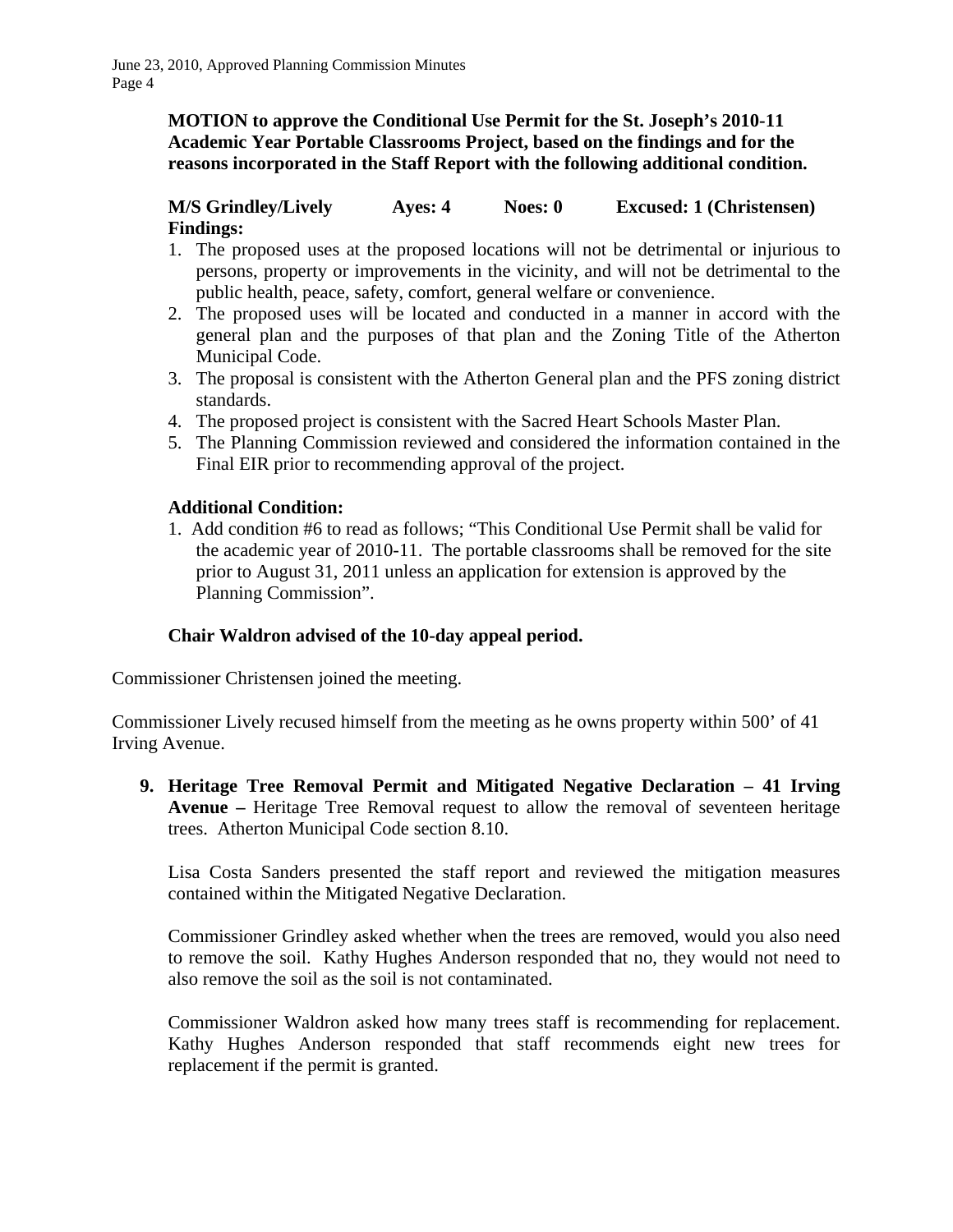> Commissioner Christensen asked if Kathy Hughes Anderson agreed with the applicant's statement that replacement planting should be delayed six months to a year due to the condition of the soil. Ms. Hughes Anderson stated that she does not agree with the statement as the soil is not contaminated.

### OPEN PUBLIC HEARING

Ray Girouard, property owner, discussed his request for smaller tree size at the time of planting as the tree would do better over time. He also stated that he would like to plant five trees as replacement planting.

In response to a question, Kathy Hughes Anderson stated that the Town typically plants 15 gallon or 24" box size trees for its projects.

Ray Girouard stated that he would like the Commission to consider allowing him to plant on the other side of the wall along the drainage ditch at Marsh Road. He also stated that he would like to coordinate with his neighbor's planting to ensure the trees are compatible. In response to a question from the Commission, Mr. Girouard indicated that he would like to plant the replacement trees in early spring or late next winter.

Commissioner Christensen asked the applicant to restate how many trees he would like to plant as replacement. Mr. Girouard stated that he would like to plant five trees for replacement.

Commissioner Quinlan asked the applicant to clarify the location of the replacement planting. Mr. Girouard stated that he is requesting the replacement planting be along the drainage ditch at Marsh Road.

Commissioner Grindley asked the applicant to confirm that his request is to remove seventeen trees and replace with five trees. Mr. Girouard stated that he is requesting the removal of seventeen eucalyptus trees and will replace with five trees along the drainage ditch at March Road and would like to install the replacement planting in March/April, 2011.

Brian Fenske, Arborist stated that 15 gallon trees are appropriate planting size and that smaller trees grow faster and are more adaptable.

Cyrus Safai, Irving Avenue, indicated his support for the removal of the trees. He indicated that he removed trees and replaced with smaller sized oak trees.

Ravi Jacobs, Irving Avenue, indicated his support for the tree removal as requested.

Commissioner Christensen asked about the size of the replacement trees. Kathy Hughes Anderson stated that it is true that smaller trees grow faster than larger trees.

Ray Girouard stated if they were to plant the trees between the drainage ditch and the wall, it would be difficult to plant larger trees due to the limited space.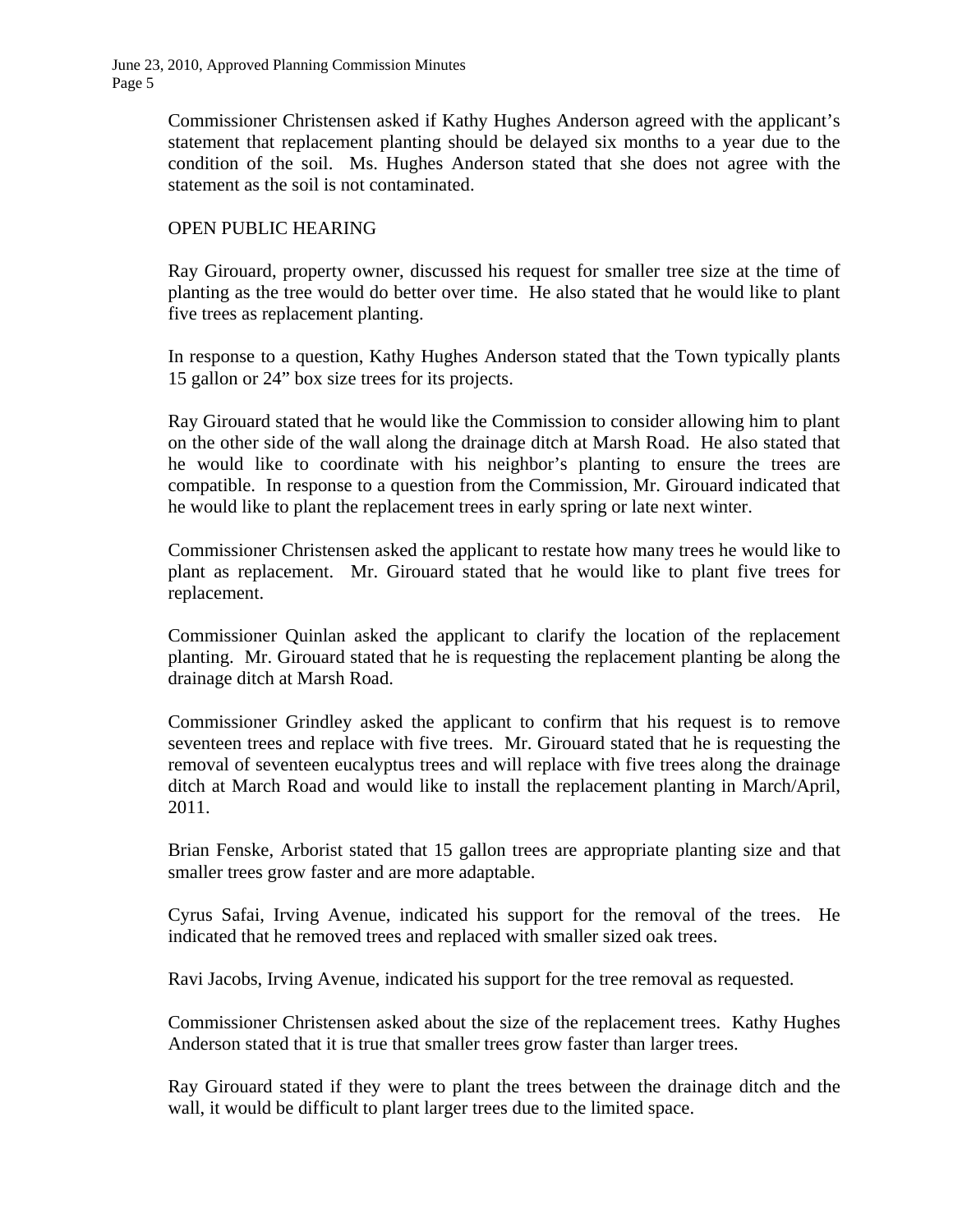## CLOSE PUBLIC HEARING

Lisa Costa Sanders indicated that the larger replacement trees would provide better soil stabilization and more immediate visual relief as discussed in the Mitigated Negative Declaration. She also expressed concern with the timing of the replacement planting as discussed by the applicant. Ms. Costa Sanders indicated that the replacement planting would need to occur on private property and that she is not able to confirm the area the applicant would like to plant on is within his private property.

**MOTION to find that the Initial Study and Draft Mitigated Negative Declaration prepared for this project are adequate and in conformance with the California Environmental Quality Act and that the Planning Commission adopt the Draft Mitigated negative Declaration for the 41 Irving Avenue Tree Removal Project.** 

## **M/S Christensen/Quinlan Ayes: 4 Noes: 0 Excused: 1 (Lively)**

Commissioner Quinlan stated that he visited the site and is supportive of the removal request with replacement planting of eight trees to the satisfaction of the Town Arborist. He stated the replacement planting should occur within six months.

Commissioner Christensen stated that he is supportive of the removal of the trees, replacement with eight trees and that the trees be a mix of 24" box size and 15 gallon and that replacement planting occur within 10 months.

Commissioner Grindley indicated his support for the removal request.

Commissioner Waldron stated the replacement planting should include a mix of larger trees, 36" box size, for a visual impact.

**MOTION to approve the Heritage Tree Removal Permit for the removal of seventeen heritage trees at 41 Irving Avenue subject to the conditions in the draft Heritage Tree Removal Permit and based on the findings and for the reasons incorporated in the Staff Report with the following modified conditions.** 

#### **M/S Quinlan/Grindley Ayes: 3 Noes: 1 (Christensen) Excused: 1 (Lively) Findings:**

1. The removal of the trees would not be contrary to the purpose and intent of the Atherton General Plan.

#### **Conditions:**

- 1. Modify condition #2 to read as follows; "The replacement planting shall be a minimum of eight trees with a mix of size; 36", 24" and 15 gallon trees to the written satisfaction of the Town Arborist. The species and location of the replacement trees shall be to the written satisfaction of the Town Arborist.
- 2. Add condition #5 to read as follows; "Replacement planting shall occur within six months of the effective date of this permit.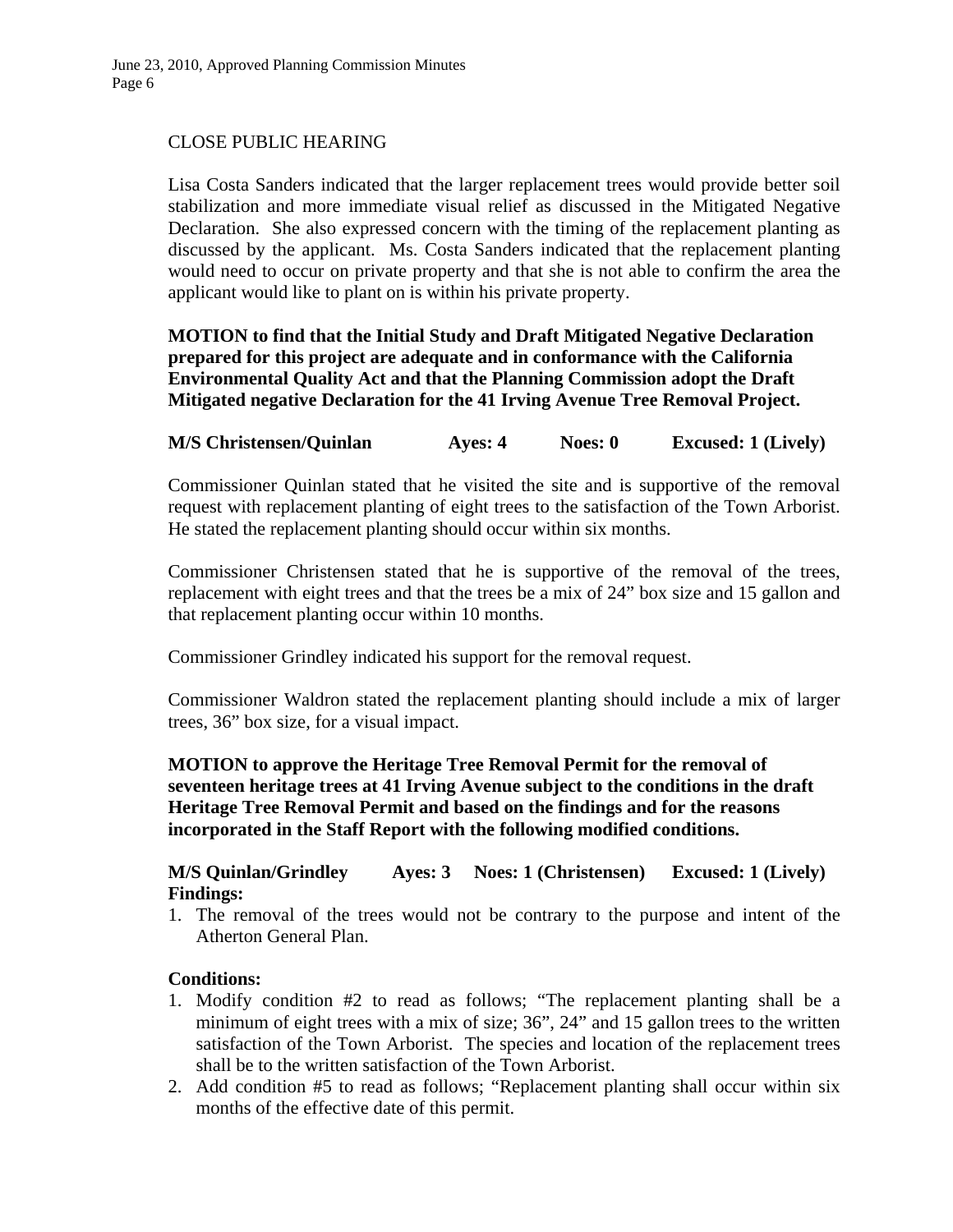## **Chair Waldron advised of the 10-day appeal period.**

Commissioner Grindley was excused from the meeting.

Commissioner Lively joined the meeting.

**10. Heritage Tree Removal Permit – 463 Selby Lane –** Heritage Tree Removal request to allow the removal of one heritage tree. Atherton Municipal Code section 8.10.

Lisa Costa Sanders presented the staff report.

Commissioner Quinlan asked why the tree is not doing well. Kathy Hughes Anderson stated that there are many issues contributing to the decline of the tree including root rot and insects.

Commissioner Waldron asked if there are other trees on-site. Kathy Hughes Anderson responded that there are other heritage size trees on the property.

#### OPEN PUBLIC COMMENT

John Daesking, Project Architect, stated that the current owners invested significant effort to try to preserve the tree. David Mooring, property owner, was available to answer any questions.

#### CLOSE PUBLIC COMMENT

Commissioner Christensen indicated that he would prefer replacement planting of two 24" box size trees.

Commissioner Quinlan stated that it is a nice looking tree but not doing well so would be supportive of the removal request.

Commissioner Lively stated that he visited the site and agrees with the removal with additional replacement trees.

Commissioner Waldron noted her agreement to require two trees for replacement planting.

**MOTION to approve the Heritage Tree Removal Permit for the removal of one heritage tree at 463 Selby Lane subject to the conditions in the draft Heritage Tree Removal Permit and based on the findings and for the reasons incorporated in the Staff Report with modification of the following condition:** 

| M/S Waldron/Quinlan | Ayes: 4 | Noes: 0 | <b>Excused: 1 (Grindley)</b> |
|---------------------|---------|---------|------------------------------|
| <b>Findings:</b>    |         |         |                              |